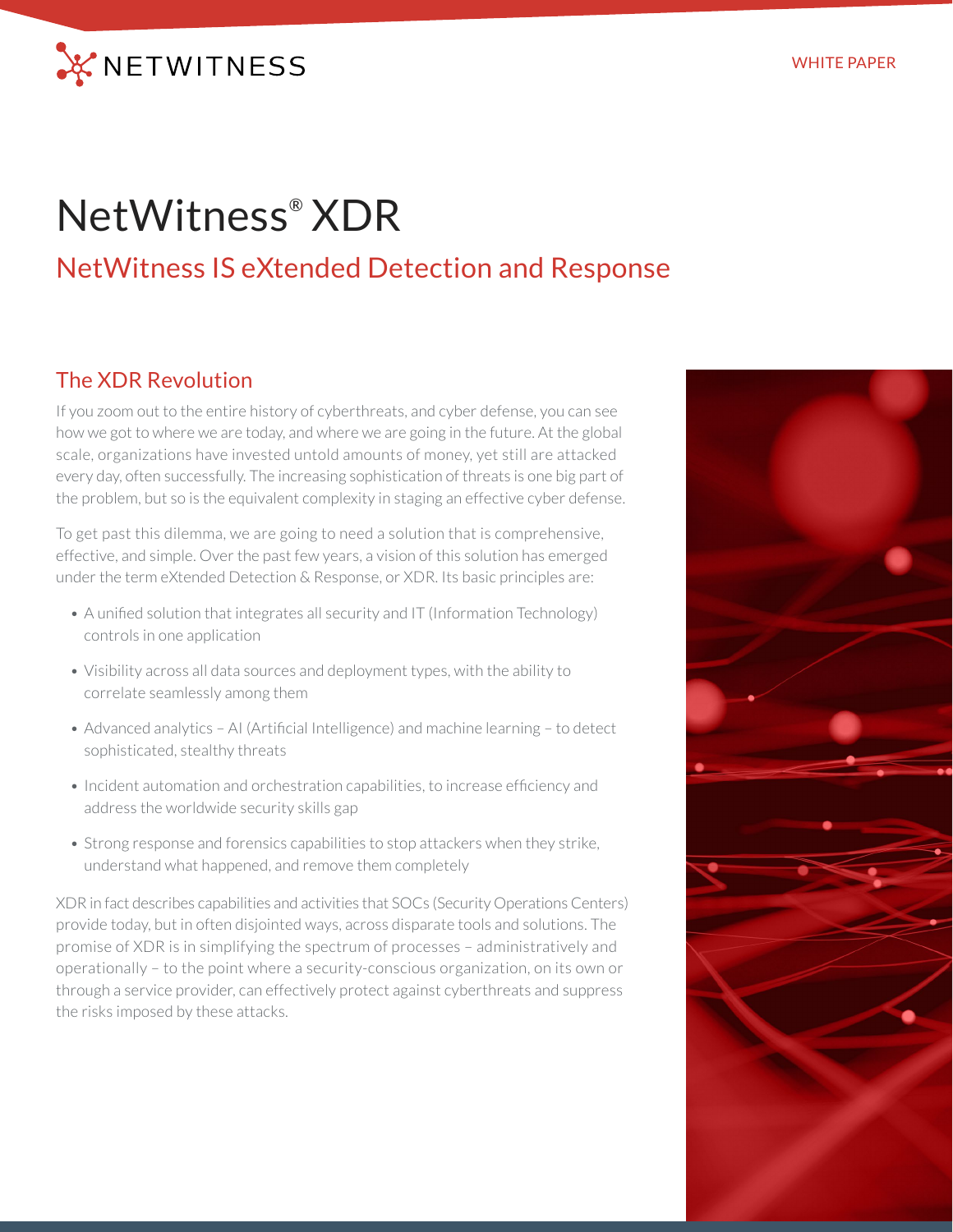## NetWitness XDR – Past, Present, Future

While the vision of XDR is forward-looking, it describes an architecture that NetWitness has been building for literally decades. Starting in 1996, when NetWitness began as a government-sponsored research project to inspect network packets for cyberthreats, and tools to detect and respond to them, NetWitness has iterated and innovated to keep up with the ever-increasing sophistication and velocity of attacks. Adding the ability to ingest logs, endpoint, and Internet of Things (IoT) data, along with a unified data model and automated analytics, NetWitness created the precursor to XDR called "Evolved SIEM." With the inclusion of security orchestration automation and response (SOAR), NetWitness now delivers all the integrated capabilities of XDR – while others are still assembling piece parts.

To reflect this leadership in the emerging XDR market, NetWitness is rebranding as NetWitness XDR and releasing new versions and offerings that showcase its uniquely powerful support for all XDR use cases:



- NetWitness Platform XDR 12 is the newest release of the venerable NetWitness security solution. Typically deployed as customer-managed software or hosted by MSSPs (Managed Security Service Providers), NetWitness Platform XDR is updated with a focus on unrivaled detection capabilities, to find threats before they can make a negative impact. With a tagline of "See Everything. Fear Nothing.", NetWitness Platform XDR is already protecting iconic organizations around the globe, empowering the most sophisticated SOCs with tools for visibility, insight, and action. The industry's best threat hunters rely on NetWitness Platform XDR to defend against threats and keep their organizations running.
- NetWitness Vision XDR is a new cloud-native SaaS (Software as a Service) version of NetWitness. Currently in design preview, NetWitness Vision XDR re-uses proven NetWitness Platform XDR code where appropriate, in an all-new cloud DevOps model that is easy to acquire, deploy, and operate. This creates a path for current Netwitness Platform XDR customers and prospects who have an all-SaaS or hybrid strategy, as well as new end user or MDR (Managed Detection and Response) provider implementations. With a focus on simplicity and ease of deployment, NetWitness Vision XDR leverages the NetWitness visibility and analytics foundation in a contemporary consumption model.
- NetWitness XDR Cloud Services is a set of native SaaS applications that can be used with either NetWitness Platform XDR or NetWitness Vision XDR. They add focused capabilities such as behavior analytics, threat intelligence, orchestration and automation, and characterization and risk ranking for assets connected to a network.



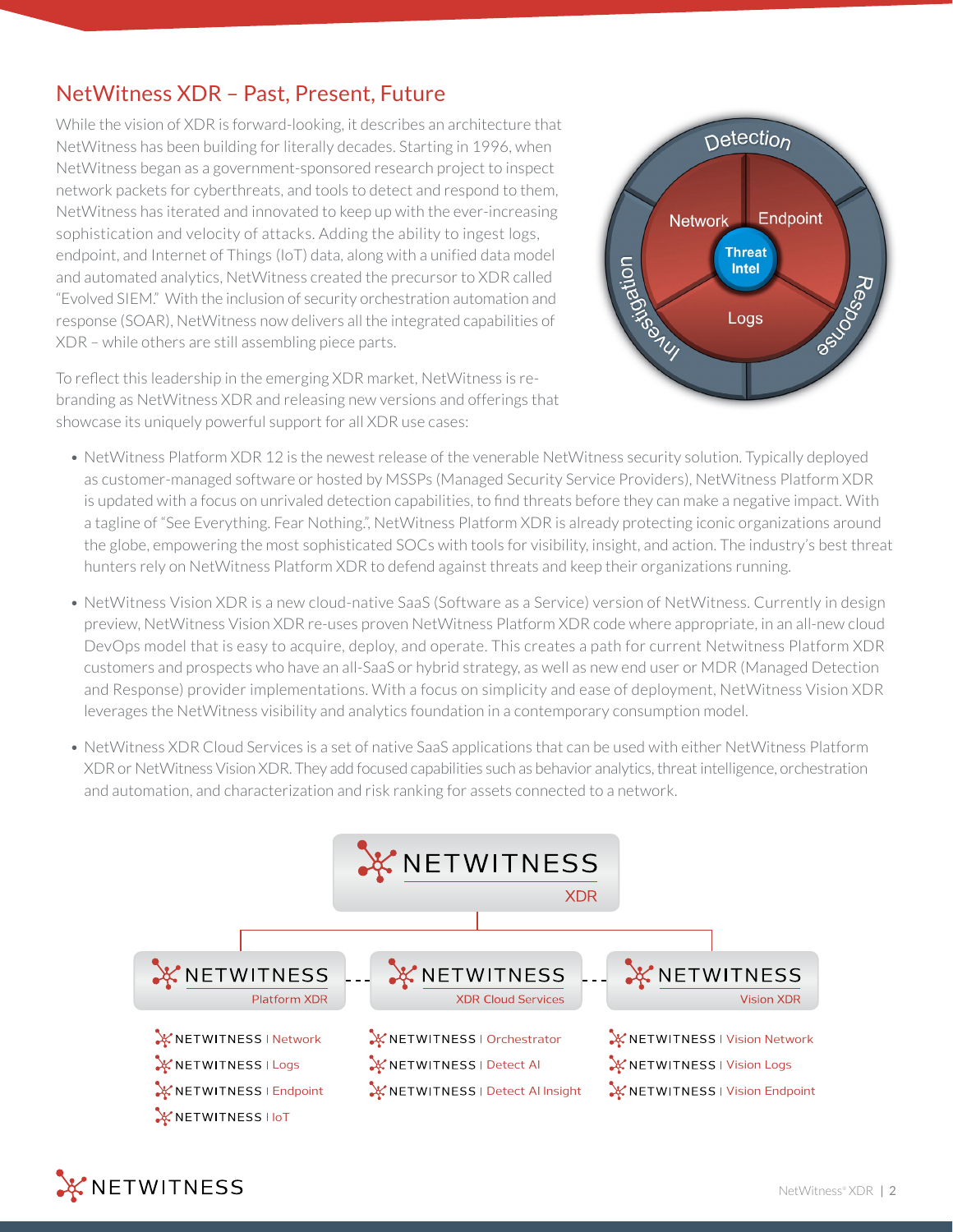## The NetWitness XDR Difference

As the cybersecurity industry coalesces around the concept of XDR, NetWitness XDR has important differentiators beyond its radical visibility, advanced analytics, and incident response automation. With its heritage as a network-centric tool, NetWitness XDR is instrumented to take advantage of the fact that network traffic is the place that everything must touch. Endpoint, logs, and IoT sensors are important for detecting changes and processes, correlating anomalies, and conducting investigations, but only work where they can be installed – an ongoing challenge with the explosion of systems and IPbased devices.

The "network-forward" approach makes NetWitness more powerful than other XDR solutions, particularly ones that are being built out by endpoint-focused vendors. Because NetWitness was designed from the start to handle massive volumes of data – many times more than SIEM or endpoints generate – it has evolved rich tools to search, correlate, and analyze the ever-increasing volumes generated by modern organizations. More data means more places for attacks to hide, and NetWitness XDR sees them all.

For threat hunters and security analysts, the NetWitness XDR interface is a single pane of glass for all the data in an infrastructure, across data center, virtualized, or cloud sources. It works well with all types of applications including Secure Access Service Edge (SASE) and Cloud Access Security Broker (CASB), identity systems, and the diverse security controls you see in all modern organizations.

| $\equiv$ | NETWITNESS   VISION XDR                                                                                                                                                                                                                                                                                                                                                                                                                                                                     | ⊛ | 器 |                     |                               |
|----------|---------------------------------------------------------------------------------------------------------------------------------------------------------------------------------------------------------------------------------------------------------------------------------------------------------------------------------------------------------------------------------------------------------------------------------------------------------------------------------------------|---|---|---------------------|-------------------------------|
| 86<br>AB | usedquaid<br>15                                                                                                                                                                                                                                                                                                                                                                                                                                                                             |   |   |                     |                               |
|          | <b>Unsigned Process Opens LSASS</b><br><b>TIME DETECTED</b><br><b>SIGNALS</b><br><b>CRITICALITY</b><br>5/24/2022 2:43:53 AM<br>$8 \nbrace{8}$<br>5/24/2022 1:34:53 AM<br>High                                                                                                                                                                                                                                                                                                               |   |   |                     |                               |
|          | $+65 + 45$<br>$-493$<br>$+40)$<br>$+75$<br>2022/05/24 02:14 AM 岛                                                                                                                                                                                                                                                                                                                                                                                                                            |   |   | 2022/05/24 03:10 AM |                               |
|          | <b>Signals</b><br>Comments                                                                                                                                                                                                                                                                                                                                                                                                                                                                  |   |   |                     |                               |
|          | ରି<br><b>Unsigned Process Opens LSASS</b><br>Signals (8)<br>$\downarrow$ <sup>8</sup> Signals By Severity (Desc) $\vee$                                                                                                                                                                                                                                                                                                                                                                     |   |   |                     | $\widehat{\mathcal{D}}$       |
|          | authentication package.<br>with Duyu marware<br>. The unknown session was in size and lasted for seconds<br>• Wdigest: The Digest Authentication protocol is designed for use with Hypertext Transfer<br>Protocol (HTTP) and Simple Authentication Security Layer (SASL) exchanges.(Citation:                                                                                                                                                                                               |   |   |                     | 圖<br>$\overline{\mathcal{G}}$ |
|          | TechNet Blogs Credential Protection)<br>• Kerberos: Preferred for mutual client-server domain authentication in Windows 2000<br><b>Credential Access</b><br>75<br><b>Unsigned Process Opens LSASS</b><br>and later.<br>SIGNAL ID<br><b>DETECTION TIME</b><br><b>SOURCE IP</b><br>• CredSSP: Provides SSO and Network Level Authentication for Remote Desktop Services.<br>192.168.200.25<br>host:usedquaid:S-411<br>5/24/2022 2:43:53 AM<br>(Citation: TechNet Blogs Credential Protection) |   |   |                     | $\theta$                      |
|          | <b>DESTINATION IP</b><br>$\vee$ Similar Signals & Related Entities (64)<br>192.168.200.25                                                                                                                                                                                                                                                                                                                                                                                                   |   |   |                     |                               |
|          | Summary<br><b>CREATED AT</b><br><b>RISK SCORE</b><br><b>SIGNAL NAME</b>                                                                                                                                                                                                                                                                                                                                                                                                                     |   |   | <b>ENTITY NAME</b>  |                               |
|          | • An unsigned process creddumper.exe opened the process Isass.exe<br>75)<br>05/24/2022 06:43:53 UTC<br><b>Unsigned Process Opens</b><br>• The command Isass.exe was executed on {192.168.200.25 that is a                                                                                                                                                                                                                                                                                   |   |   | usedquaid           |                               |
|          | evidence.variables.assetType<br>$\boxed{14}$<br>05/23/2022 01:30:03 UTC<br><b>Unsigned Process Opens</b>                                                                                                                                                                                                                                                                                                                                                                                    |   |   |                     |                               |
|          | 47 <sup>2</sup><br>05/21/2022 23:14:05 UTC<br><b>Unsigned Process Opens</b>                                                                                                                                                                                                                                                                                                                                                                                                                 |   |   |                     |                               |
|          | 74<br>05/21/2022 11:44:46 UTC<br><b>Unsigned Process Opens</b><br><b>Initial Access</b><br>70<br><b>Spearphishing Attachment</b>                                                                                                                                                                                                                                                                                                                                                            |   |   |                     |                               |
|          | 47 <sup>2</sup><br>05/20/2022 19:03:54 UTC<br><b>Unsigned Process Opens</b><br><b>SIGNAL ID</b><br><b>DETECTION TIME</b><br><b>SOURCE IP</b>                                                                                                                                                                                                                                                                                                                                                |   |   |                     |                               |
|          | hostureadquaid:S-440<br>5/24/2022224445344<br>123123552<br>05/20/2022 12:10:41 LITC<br>07<br><b>Lincianod Prococc Oper</b>                                                                                                                                                                                                                                                                                                                                                                  |   |   |                     |                               |

Other important NetWitness XDR benefits include:

- Unified Data Model (UDM) that converts and enhances data at the time of ingestion, for faster, more accurate machine analysis and human investigation
- Threat Intelligence Platform (TIP) to integrate and correlate multiple intelligence sources and optimize for specific environments